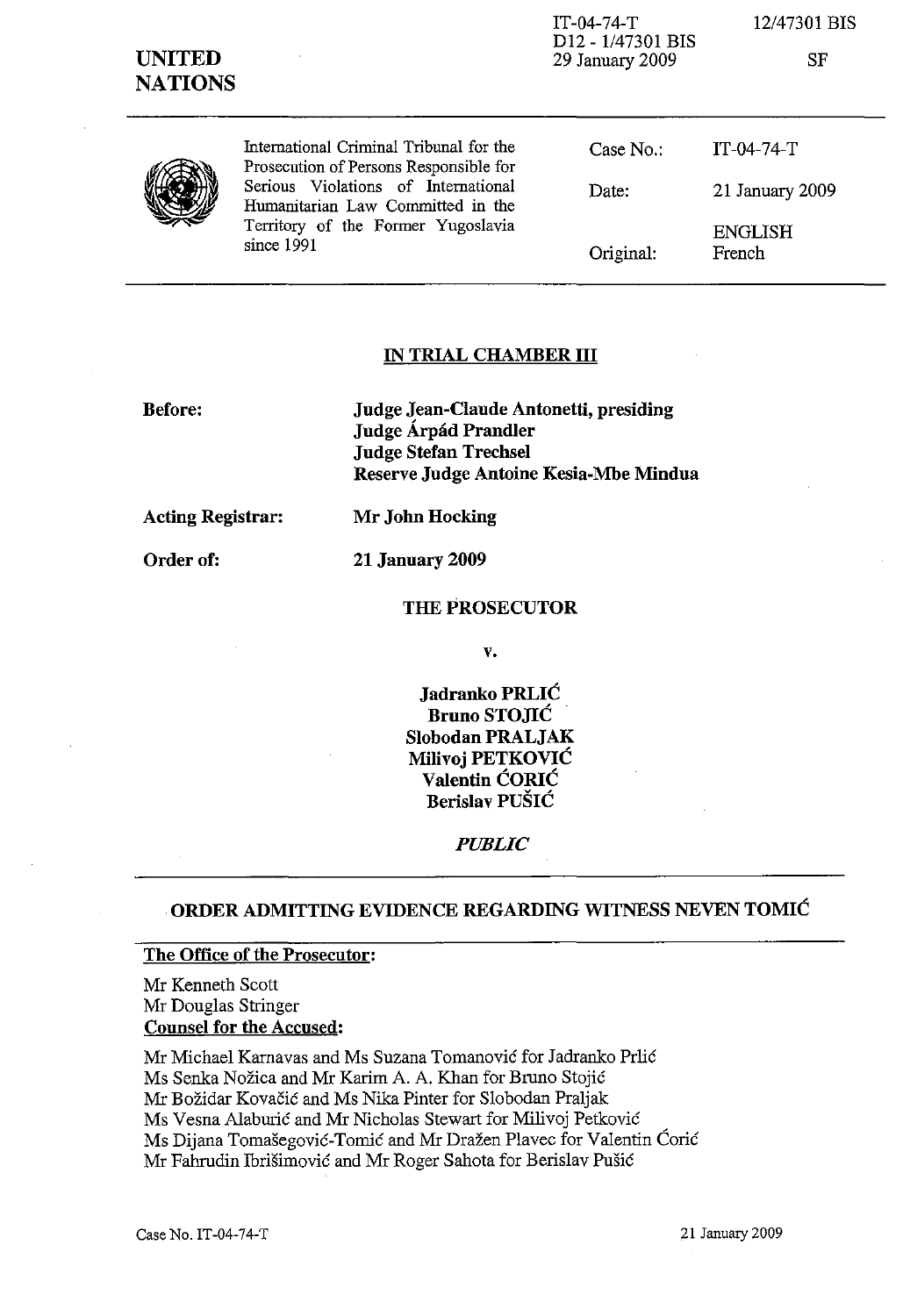**TRIAL CHAMBER III** ("Chamber") of the International Tribunal for the Prosecution of Persons Responsible for Serious Violations of International Humanitarian Law Committed in the Territory of the Former Yugoslavia since 1991 ("Tribunal"),

**NOTING** the request for admission of 136 exhibits presented by Counsel for the Accused Prlic ("Prlic Defence");<sup>1</sup> the request for admission of five exhibits presented by Counsel for the Accused Stojic ("Stojic Defence");<sup>2</sup> the request for admission of two exhibits presented by Counsel for the Accused Praljak ("Praljak Defence");<sup>3</sup> the request for admission of one exhibit filed by Counsel for the Accused Petkovic ("Petkovic Defence");<sup>4</sup> and the request for admission of 37 exhibits presented by the Office of the Prosecutor ("Prosecution"),<sup>5</sup> all relating to the testimony of Neven Tomic ("Proposed Exhibits"), who appeared between 27 and 30 October 2008, and also on 3, 4,17 and 18 November 2008,

**NOTING** the objections raised by the Prlic Defence to the admission of some of the Proposed Exhibits from the Prosecution<sup>6</sup> and those raised by the Prosecution to the admission of some of the Proposed Exhibits from the Prlic Defence? and from the Praljak Defence, <sup>8</sup>

**NOTING** the Order Requesting Additional Observations from the Parties ("Order of 16 December 2008"), in which the Chamber invited the Defence teams to present any additional objections to the Proposed Exhibits from the Prosecution in this case ("Additional Objections") on the basis of the Decision on Presentation of Documents by the Prosecution in Cross-examination of Defence Witnesses of 27 November 2008 ("Decision of 27 November 2008") and invited the Prosecution to respond to any Additional Objections.<sup>9</sup>

**NQTING** the observations presented by the Prosecution concerning the Order of 16 December 2008, in which it submits, in effect, that it put the Prosecution exhibits to

- <sup>2</sup> IC 00890.
- $^3$  IC 00891.
- <sup>4</sup> IC 00892.  $\frac{5}{5}$  IC 00893.
- $^{\circ}$  IC 00894.
- IC 00895.
- <sup>8</sup> IC 00896.

IC 00889.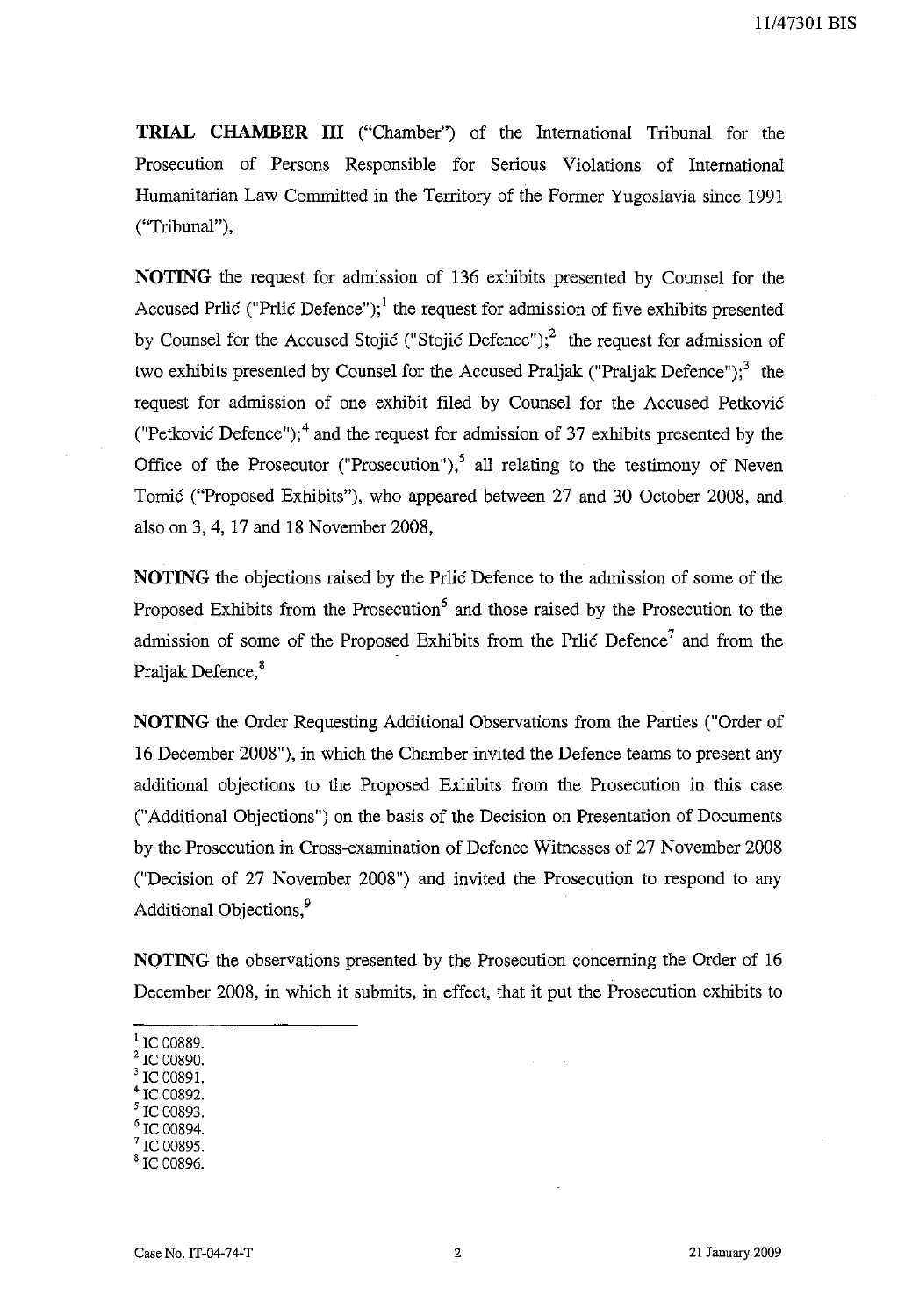Defence witnesses in court in accordance with the decisions and with practices followed by the Chamber prior to 27 November 2008, and that it is no longer able to present the exhibits to them in a different way or to take into account different or additional factors in order to present them.<sup>10</sup>

**CONSIDERING** that the Chamber first finds that the Defence teams have not presented Additional Objections on the basis of the Decision of 27 November 2008 to challenge the Proposed Exhibits from the Prosecution,

**CONSIDERING** also that the Chamber notes that eight Proposed Exhibits from the Prlic Defence<sup>11</sup> are not on the Prlic Defence's list of exhibits under Rule 65 ter of the Rules of Procedure and Evidence ("65 fer List"; "Rules"); that of the eight Proposed Exhibits, seven were included in a request to add exhibits by the Prlic Defence during the hearing of 18 November 2008 ("Request to Add to the 65  $ter$  List"),<sup>12</sup>

**CONSIDERING** that it is therefore for the Chamber to rule on this point in the present order,

**CONSIDERING** that in this regard the Chamber reminds the Prlic Defence again that in principle, in order to grant a request to add exhibits to the 65 *ter* List, these exhibits must be disclosed to the parties well enough in advance, in view of their presentation to a witness in court, so as not to hinder the preparation of their crossexamination,

**CONSIDERING,** moreover, that pursuant to Guideline 8 of the Decision Adopting Guidelines for the Presentation of Defence Evidence of 24 April 2008 ("Decision of 24 April 2008"), the Party intending to put to a witness an exhibit that is not on the 65 fer List, must seek the Chamber's permission in a written motion, it must provide the reasons why the exhibit is essential to the case and reasons why it does not appear on the said List. $^{13}$ 

 $9$  Order of 16 December 2008, p. 3.

<sup>&</sup>lt;sup>10</sup> Prosecution Observations Concerning the Trial Chamber's 16 December 2008 Order Requesting Additional Observations, 8 January 2009, p. 2, paras. 4 and 6.

<sup>11</sup> 1D 03114, 1D 03115, 1D 03122, 1D 03125, 1D 03126, 1D 03132, 1D 03133, 1D 03134.

<sup>&</sup>lt;sup>12</sup> Exhibits 1D 03114, 1D 03115, 1D 03122, 1D 03125, 1D 03126, 1D 03133, 1D 03134; French transcript, hearing of 18 November 2008, p. 34839.

<sup>&</sup>lt;sup>13</sup> Decision of 24 April 2008, p. 8, para 26.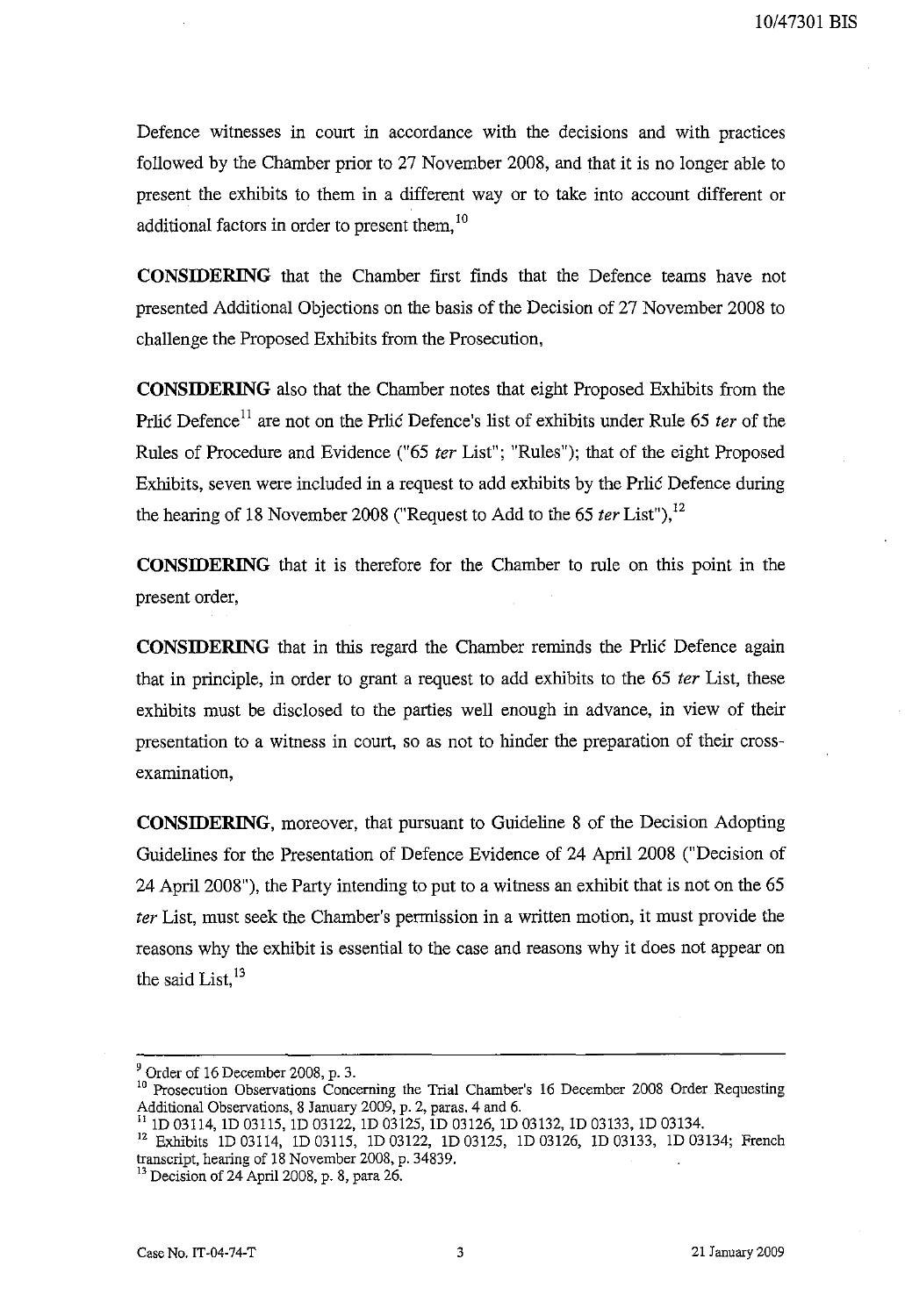**CONSIDERING,** nevertheless, that despite the Prlic Defence's lack of diligence, since none of the parties have alleged any prejudice and the exhibits in question are *prima facie* relevant, reliable and have probative value, the Chamber decides that Exhibits ID 03114, ID 03115, ID 03122, ID 03125, ID 03126, ID 03133 and **1D** 03134 put to Witness Neven Tomic in court may be added to the 65 *ter* List of the Prlic Defence,

**CONSIDERING** that there was no request to add Exhibit **1D** 03132 to the 65 *ter* List and that the Chamber, therefore, need not rule on this matter,

**CONSIDERING** that with regard to the requests for the admission of Proposed Exhibits, the Chamber finds that Exhibits ID 00909, ID 01669, ID 01954, ID 02132, P 00412, P 00447, P 00735, P 01579 and P 10290 have already been admitted, as indicated in the annex attached to the present order ("Attached Annex") and, consequently, the request for their admission is moot,

**CONSIDERING** that the Chamber has examined each of the Proposed Exhibits based on the criteria of admissibility defined in the Decision on the Admission of Evidence rendered by the Chamber on 13 July 2006 ("Decision of 13 July 2006") as well as the Decision of 24 April  $2008$ ,<sup>14</sup>

**CONSIDERING** that the Chamber decides to admit into evidence the Proposed Exhibits marked "admitted" in the Attached Annex since they were put to Witness Neven Tomic in court and present sufficient indicia of relevance, reliability and probative value,

**CONSIDERING** that the Chamber decides not to admit into evidence the Proposed Exhibits marked "not admitted" in the Attached Annex since they do not conform to the instructions laid down in the Decisions of 13 July 2006 and 24 April 2008, for the reasons set out in the Annex,

**CONSIDERING,** finally, that the Chamber wishes to remind the parties that they must make a more careful selection of requests for admission from the IC lists, by not seeking the admission of exhibits that have not been put to a witness in court or that have already been admitted by the Chamber,

 $14$  Guideline 8 on the admission of documentary evidence through a witness.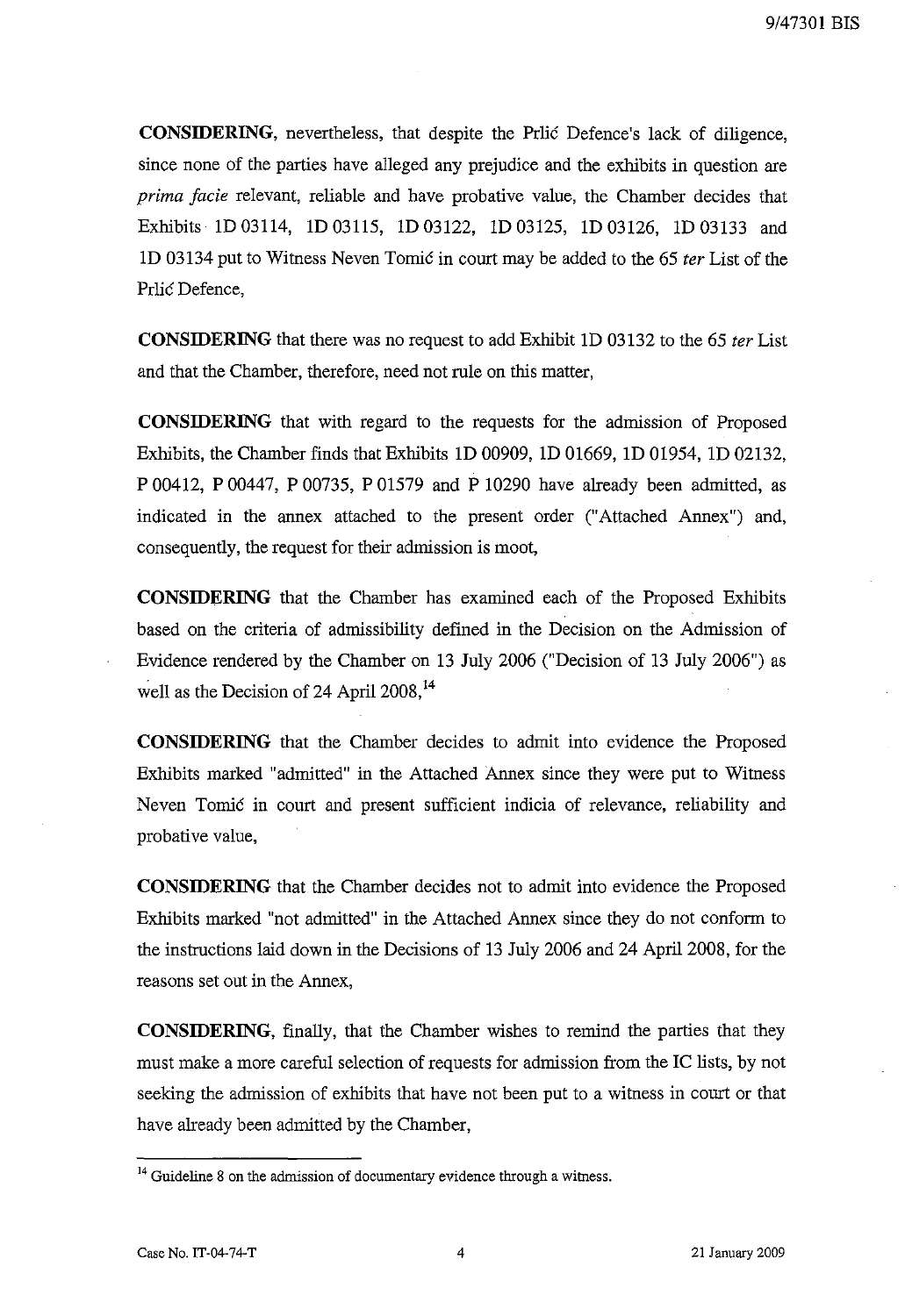### **FOR THE FOREGOING REASONS,**

**PURSUANT TO** Rules 54, 65 *ter* and 89 (c) of the Rules,

**GRANTS** the request to add to the 65 *ter* List and allows the Prlic Defence to add Proposed Exhibits 10 03114, 10 03115, 10 03122, 10 03125, 10 03126, 10 03133, 10 03134 to the 65 *ter* List,

**DECLARES** moot the requests for admission of Proposed Exhibits 1D 00909, 10 01669, 10 01954, 10 02132, P 00412, P 00447, P 00735, P 01579 and P 10290,

**GRANTS** the requests for admission by the Pektovic Defence and Stojic Defence,

**PARTIALLY GRANTS** the requests of the Prlic Defence, the Praljak Defence and the Prosecution,

**DECIDES** that it is appropriate to admit into evidence the Proposed Exhibits marked "admitted" in the Attached Annex, **AND**

**DENIES** in all other respects the requests for admission by the Prlic Defence, the Praljak Defence and the Proseuction, for reasons set out in the Attached Annex,

Done in English and in French, the French version being authoritative.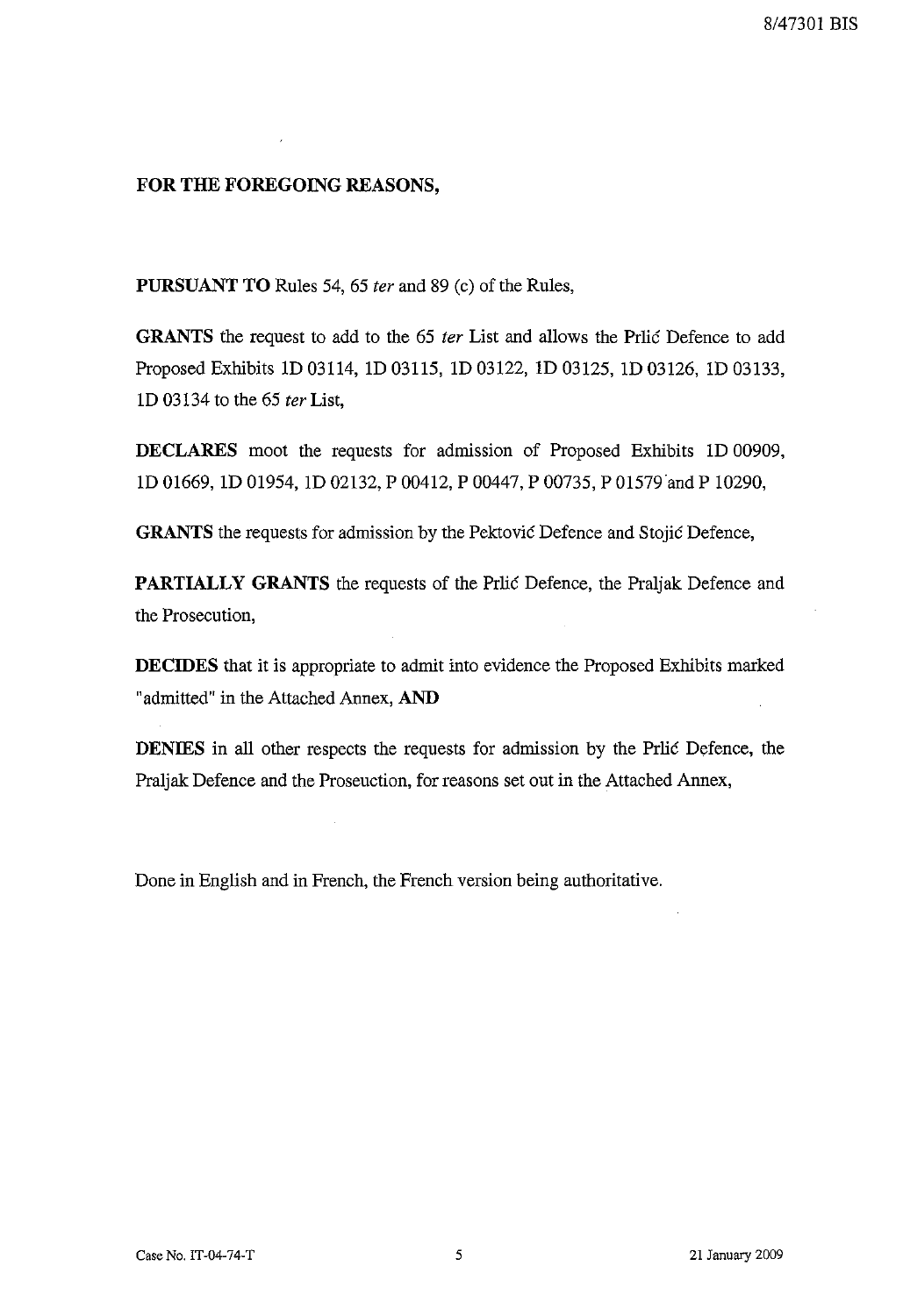7/47301 BIS

/signed/

Jean-Claude Antonetti

Presiding Judge

Done this twenty-first day of January 2009

 $\mathcal{L}_{\mathcal{A}}$ 

At The Hague

The Netherlands

 $\ddot{\phantom{0}}$ 

## **[Seal of the Tribunal]**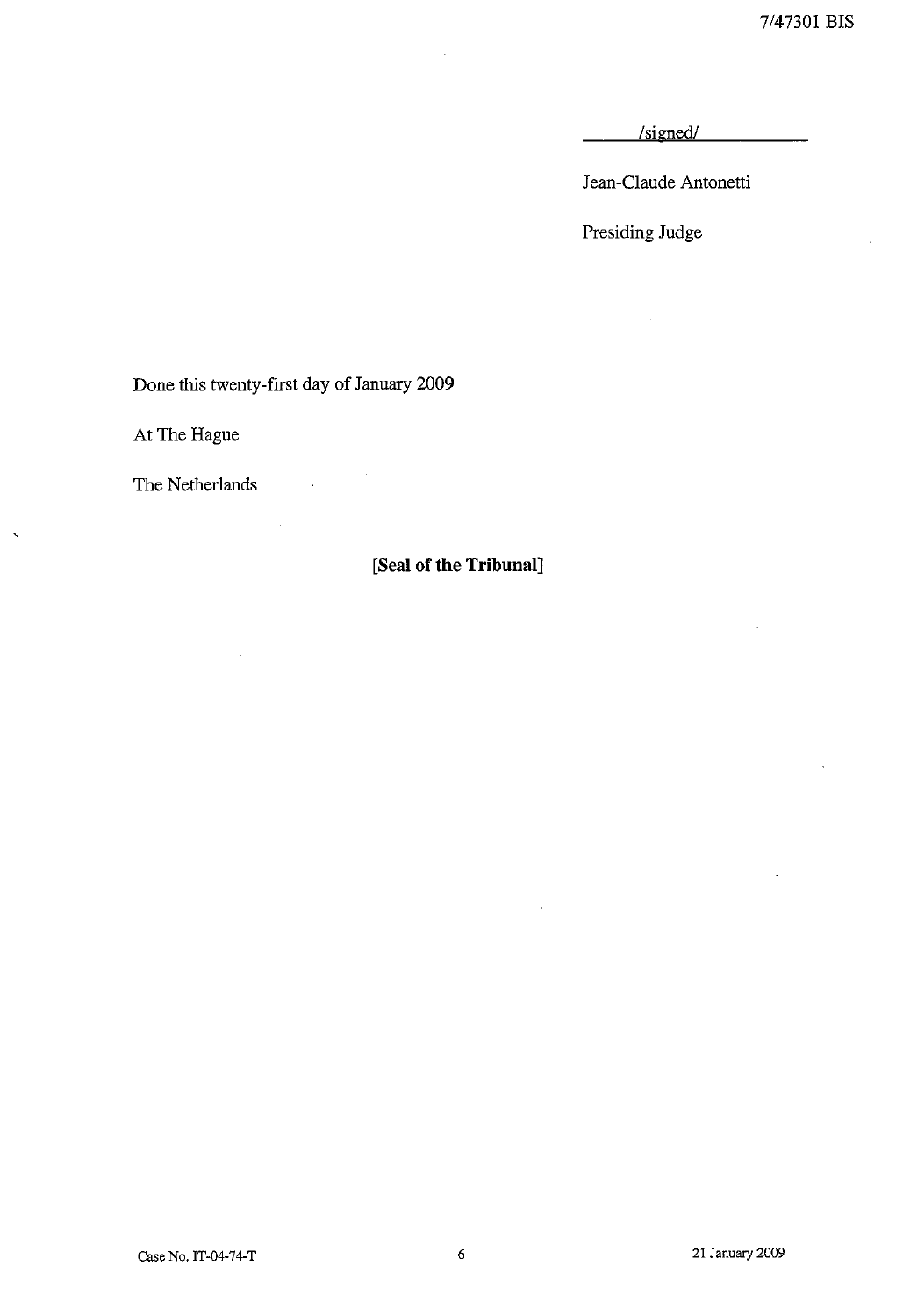# **Annex**

| <b>Exhibit Number</b>   | <b>Party Proposing</b>       | <b>Admitted/Not</b>         |
|-------------------------|------------------------------|-----------------------------|
| (Preferably in          | <b>Admission of Exhibits</b> | <b>Admitted/Marked for</b>  |
| <b>Numerical Order)</b> |                              | <b>Identification (MFI)</b> |
| 1D 00003                | Prlić Defence                | Admitted                    |
| 1D 00012                | Prlić Defence                | Admitted                    |
| 1D 00013                | Prlić Defence                | Admitted                    |
| 1D 00019                | Prlić Defence                | Admitted                    |
| 1D 00020                | Prlić Defence                | Admitted                    |
| 1D 00023                | Prlić Defence                | Admitted                    |
| 1D 00025                | Prlić Defence                | Admitted                    |
| 1D 00026                | Prlić Defence                | Admitted                    |
| 1D 00027                | Prlić Defence                | Admitted                    |
| 1D 00028                | Prlić Defence                | Admitted                    |
| 1D 00030                | Prlić Defence                | Admitted                    |
| 1D 00031                | Prlić Defence                | Admitted                    |
| 1D 00032                | Prlić Defence                | Admitted                    |
| 1D 00034                | Prlić Defence                | Admitted                    |
| 1D 00035                | Prlić Defence                | Admitted                    |
| 1D 00038                | Prlić Defence                | Admitted                    |
|                         |                              | Admitted                    |
| 1D 00039                | Prlić Defence                |                             |
| 1D 00041                | Prlić Defence                | Admitted                    |
| 1D 00047                | Prlić Defence                | Admitted                    |
| 1D 00048                | Prlić Defence                | Admitted                    |
| 1D 00049                | Prlić Defence                | Admitted                    |
| 1D 00051                | Prlić Defence                | Admitted                    |
| 1D 00052                | Prlić Defence                | Admitted                    |
| 1D 00066                | Prlić Defence                | Admitted                    |
| 1D 00106                | Prlić Defence                | Admitted                    |
| 1D 00112                | Prlić Defence                | Admitted                    |
| 1D 00114                | Prlić Defence                | Admitted                    |
| 1D 00130                | Prlić Defence                | Admitted                    |
| 1D 00140                | Prlić Defence                | Admitted                    |
| 1D 00272                | Prlić Defence                | Admitted                    |
| 1D 00275                | Prlić Defence                | Admitted                    |
| 1D 00288                | Prlić Defence                | Admitted                    |
| 1D 00295                | Prlić Defence                | Admitted                    |
| 1D 00302                | Prlić Defence                | Admitted                    |
| 1D 00304                | Prlić Defence                | Admitted                    |
| 1D 00305                | Prlić Defence                | Admitted                    |
| 1D 00306                | Prlić Defence                | Admitted                    |
| 1D 00310                | Prlić Defence                | Admitted                    |
| 1D 00311                | Prlić Defence                | Admitted                    |
|                         |                              |                             |
| 1D 00314                | Prlić Defence                | Admitted                    |
| 1D 00315                | Prlić Defence                | Admitted                    |
| 1D 00316                | Prlić Defence                | Admitted                    |
| 1D 00362                | Prlić Defence                | Admitted                    |

 $\hat{\mathcal{A}}$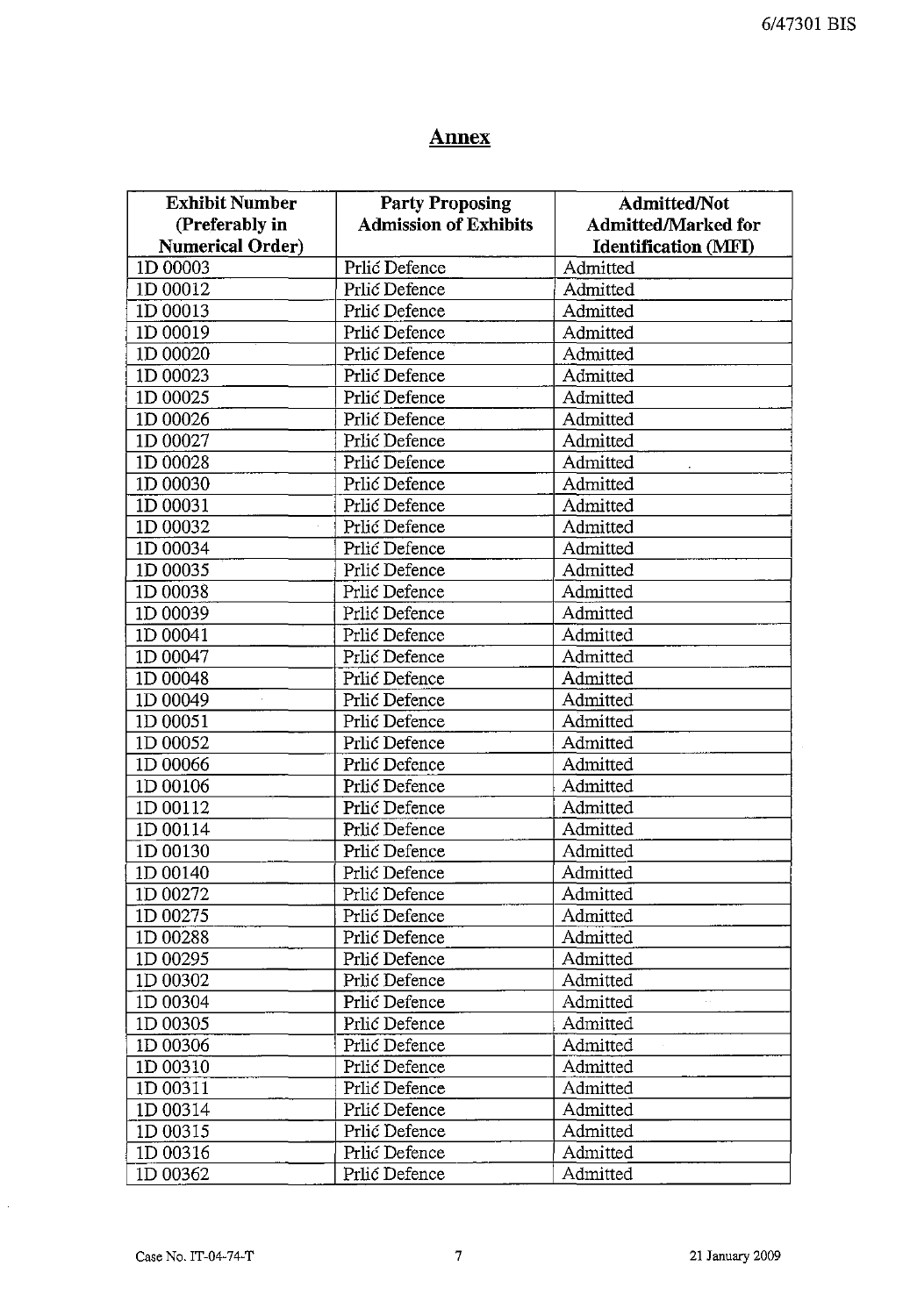J.

| 1D 00365 | Prlić Defence              | Admitted                                                              |
|----------|----------------------------|-----------------------------------------------------------------------|
| 1D 00559 | Prlić Defence              | Admitted                                                              |
| 1D 00560 | Prlić Defence              | Admitted                                                              |
| 1D 00561 | Prlić Defence              | Admitted                                                              |
| 1D 00573 | Prlić Defence              | Admitted                                                              |
| 1D 00581 | Prlić Defence              | Admitted                                                              |
| 1D 00597 | Prlić Defence              | Admitted                                                              |
| 1D 00605 | Prlić Defence              | Admitted                                                              |
| 1D 00635 | Prlić Defence              | Not admitted: the document                                            |
|          |                            | was not put to the witness in                                         |
|          |                            | court.                                                                |
| 1D 00798 | Prlić Defence              | Admitted                                                              |
| 1D 00801 | Prlić Defence              | Admitted                                                              |
| 1D 00803 | Prlić Defence              | Admitted                                                              |
| 1D 00804 | Prlić Defence              | Admitted                                                              |
| 1D 00806 | Prlić Defence              | Admitted                                                              |
| 1D 00909 | Praljak Defence            | Already admitted (Decision<br>of 14 October 2008.)                    |
| 1D 00836 | Prlić Defence              | Not admitted: the document<br>was not put to the witness in<br>court. |
| 1D 01111 | Prlić Defence              | Not admitted: the document                                            |
|          |                            | was not put to the witness in<br>court.                               |
| ID 01120 | Prlić Defence              | Not admitted: the document                                            |
|          |                            | was not put to the witness in<br>court.                               |
| 1D 01123 | Prlić Defence              | Not admitted: the document                                            |
|          |                            | was not put to the witness in<br>court.                               |
| 1D 01183 | Stojić<br>Defence,         | Admitted                                                              |
|          | Prosecution                |                                                                       |
| 1D 01199 | Prlić Defence              | Not admitted: the document                                            |
|          |                            | was not put to the witness in                                         |
|          |                            | court.                                                                |
| 1D 01288 | Prlić Defence              | Not admitted: the document                                            |
|          |                            | was not put to the witness in                                         |
|          |                            | court.                                                                |
| 1D 01350 | Prlić Defence              | Admitted                                                              |
| 1D 01374 | Prlić Defence              | Admitted                                                              |
| 1D 01375 | Prlić Defence              | Admitted                                                              |
| 1D 01396 | Prlić Defence              | Admitted                                                              |
| 1D 01399 | Prlić Defence              | Admitted                                                              |
| 1D 01400 | Prlić Defence              | Admitted                                                              |
| 1D 01401 | Prlić Defence              | Admitted                                                              |
| 1D 01596 | Prlić Defence              | Admitted                                                              |
| 1D 01597 | Prlić Defence, Prosecution | Admitted                                                              |
| 1D 01598 | Prlić Defence              | Admitted                                                              |
| 1D 01599 | Prlić Defence              | Admitted                                                              |
|          |                            |                                                                       |

 $\mathcal{A}$ 

 $\bar{\gamma}$ 

 $\hat{\boldsymbol{\beta}}$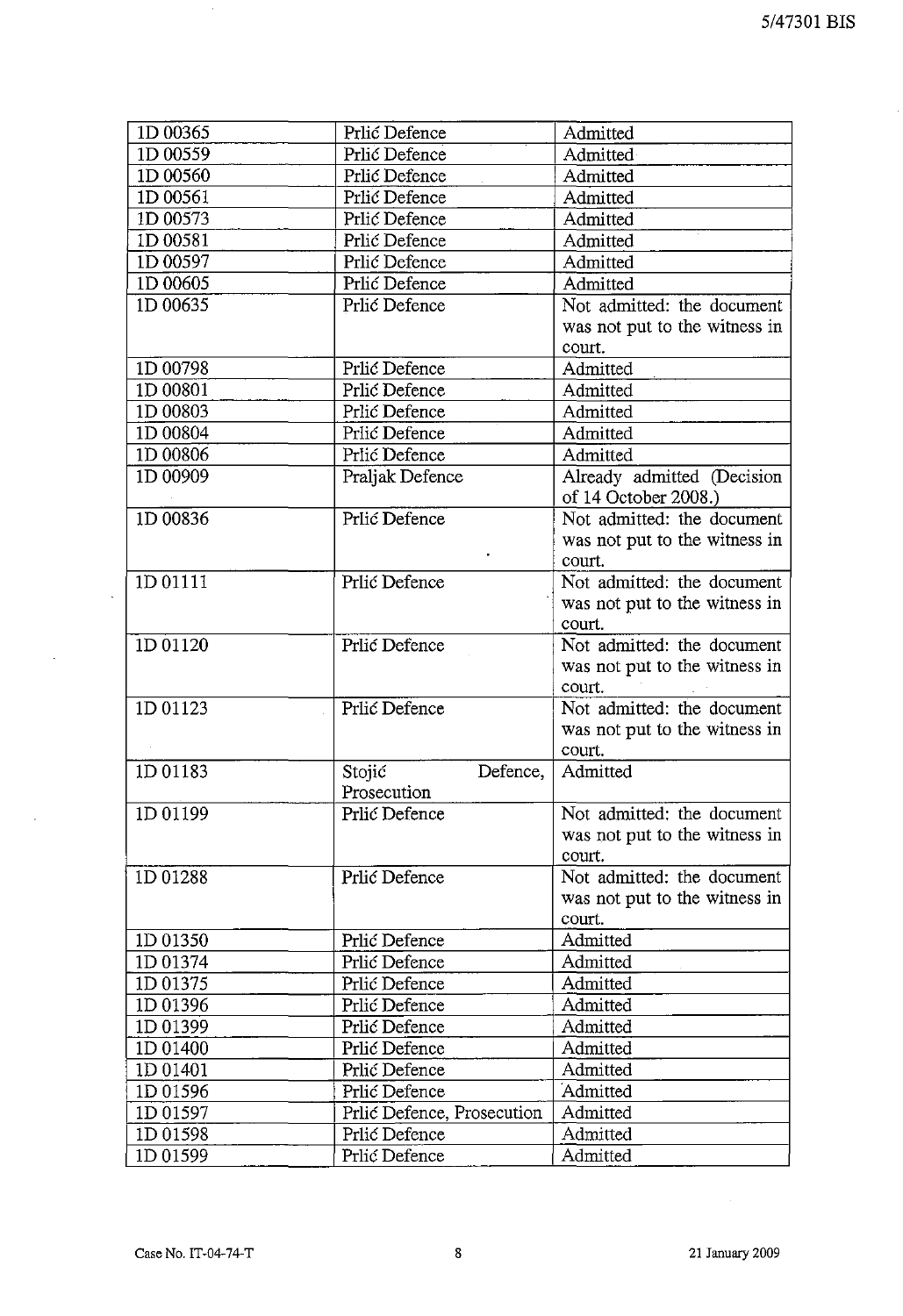$\mathcal{L}$ 

| 1D 01600 | Prlić Defence              | Admitted                      |
|----------|----------------------------|-------------------------------|
| 1D 01669 | Prosecution                | Already admitted (Decision    |
|          |                            | of 1 September 2008.)         |
| 1D 01678 | Prlić Defence              | Admitted                      |
| ID 01679 | Prlić Defence              | Admitted                      |
| ID 01733 | Prlić Defence              | Not admitted: the document    |
|          |                            | was not put to the witness in |
|          |                            | court.                        |
| ID 01737 | Prlić Defence              | Not admitted: the document    |
|          |                            | was not put to the witness in |
|          |                            | court.                        |
| 1D 01747 | Prlić Defence              | Admitted                      |
| 1D 01896 | Prlić Defence              | Admitted                      |
| 1D 01934 | Prlić Defence, Petković    | Admitted                      |
|          | Defence                    |                               |
| ID 01953 | Prlić Defence              | Admitted                      |
| 1D 01954 | Prlić Defence              | Already admitted (Decision    |
|          |                            | of 6 October 2008.)           |
| 1D 02002 | Prlić Defence              | Admitted                      |
| 1D 02103 | Prlić Defence              | Admitted                      |
| 1D 02114 | Prlić Defence, Prosecution | Admitted                      |
| 1D 02127 | Prlić Defence, Prosecution | Admitted                      |
| 1D 02128 | Prlić Defence              | Admitted                      |
| 1D 02131 | Prlić Defence              | Admitted                      |
| ID 02132 | Prlić Defence              | Already admitted (Decision    |
|          |                            | of 1 September 2008.)         |
| 1D 02133 | Prlić Defence              | Admitted                      |
| 1D 02134 | Prlić Defence              | Admitted                      |
| 1D 02135 | Prlić Defence              | Admitted                      |
| 1D 02136 | Prlić Defence, Prosecution | Admitted                      |
| 1D 02137 | Prlić Defence              | Admitted                      |
| 1D 02148 | Prosecution                | Admitted                      |
| 1D 02165 | Prlić Defence              | Admitted                      |
| 1D 02187 | Prlić Defence              | Admitted                      |
| 1D 02222 | Prlić Defence, Prosecution | Admitted                      |
| 1D 02306 | Prlić Defence              | Admitted                      |
| 1D 02331 | Prlić Defence              | Admitted                      |
| 1D 02332 | Prlić Defence              | Admitted                      |
| ID 02333 | Prlić Defence              | Admitted                      |
| ID 02334 | Prlić Defence              | Admitted                      |
| ID 02337 | Prlić Defence              | Admitted                      |
| 1D 02355 | Prlić Defence              | Admitted $- - -$              |
| 1D 02357 | Prosecution                | Admitted                      |
| 1D 02389 | Prlić Defence              | Admitted                      |
| ID 02519 | Prlić Defence              | Not admitted: the document    |
|          |                            | was not put to the witness in |
|          |                            | court.                        |
| 1D 02523 | Prlić Defence              | Not admitted: the document    |
|          |                            | was not put to the witness in |

 $\sim 10^{-11}$ 

 $\bar{\mathcal{L}}$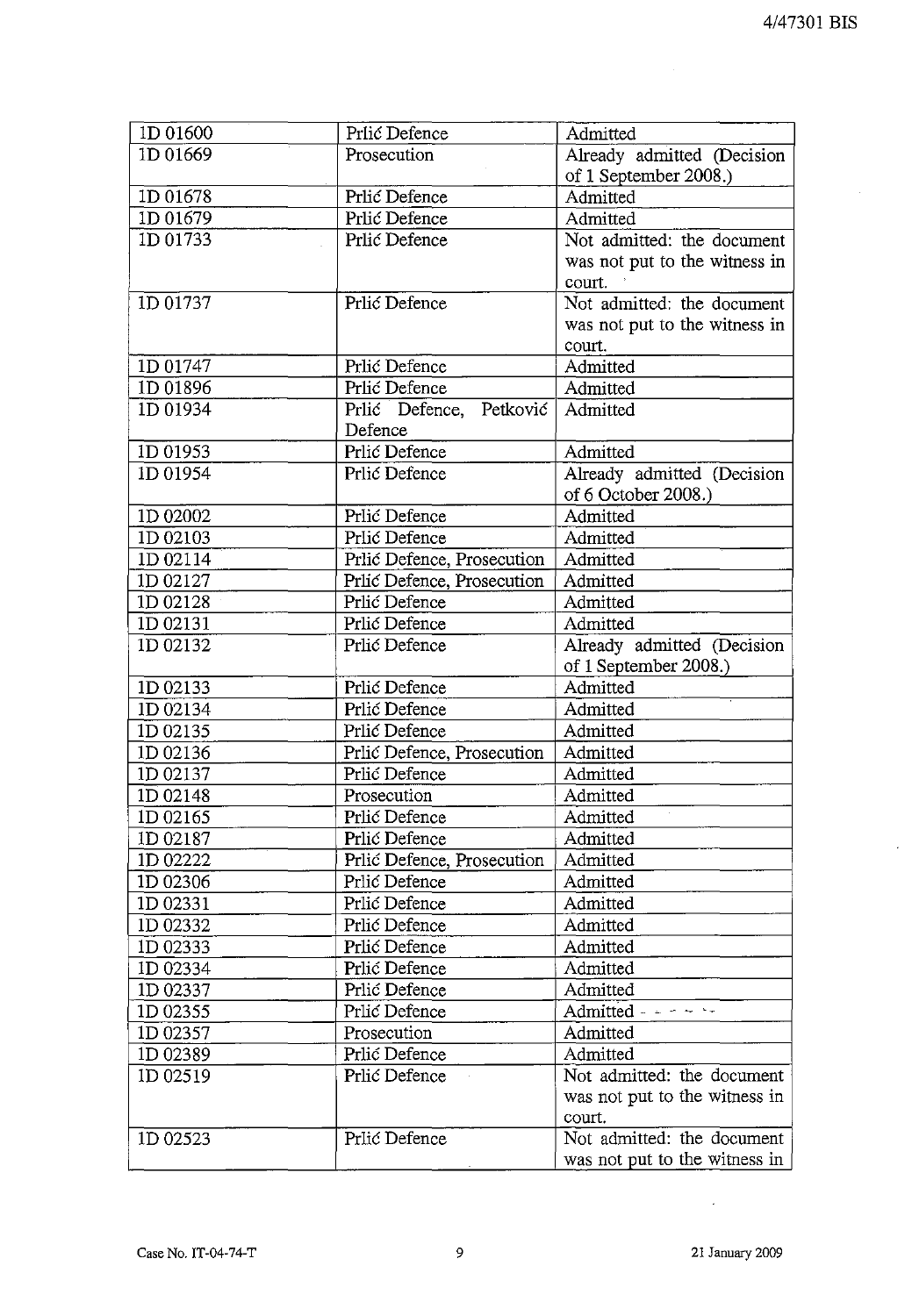|          |                            | court.                        |
|----------|----------------------------|-------------------------------|
| 1D 02524 | Prlić Defence              | Not admitted: the document    |
|          |                            | was not put to the witness in |
|          |                            | court.                        |
| 1D 02526 | Prlić Defence              | Not admitted: the document    |
|          |                            | was not put to the witness in |
|          |                            | court.                        |
| 1D 02540 | Prlić Defence              | Admitted                      |
| 1D 02740 | Prlić Defence              | Admitted                      |
| 1D 02741 | Prlić Defence              | Admitted                      |
| 1D 02742 | Prlić Defence              | Admitted                      |
| 1D 02744 | Prlić Defence, Prosecution | Admitted                      |
| 1D 02854 | Prlić Defence              | Admitted                      |
| ID 03046 | Prlić Defence              | Admitted                      |
| ID 03050 | Prlić Defence              | Admitted                      |
| 1D 03051 | Prlić Defence              | Admitted                      |
| 1D 03114 | Prlić Defence              | Not admitted: the witness     |
|          |                            | could not comment on the      |
|          |                            | reliability, relevance<br>and |
|          |                            | probative value of<br>the     |
|          |                            | exhibit.                      |
| 1D 03115 | Prlić Defence              | Not admitted: the witness     |
|          |                            | could not comment on the      |
|          |                            | reliability, relevance<br>and |
|          |                            | probative value of<br>the     |
|          |                            | exhibit.                      |
| 1D 03122 | Prlić Defence              | Not admitted: the witness     |
|          |                            | could not comment on the      |
|          |                            | reliability, relevance<br>and |
|          |                            | probative value of<br>the     |
|          |                            | exhibit.                      |
| 1D 03125 | Prlić Defence              | Not admitted: the witness     |
|          |                            | could not comment on the      |
|          |                            | reliability, relevance<br>and |
|          |                            | probative value<br>the<br>of  |
|          |                            | exhibit.                      |
| 1D 03126 | Prlić Defence              | Not admitted: the witness     |
|          |                            | could not comment on the      |
|          |                            | reliability, relevance<br>and |
|          |                            | the<br>probative value<br>of  |
|          |                            | exhibit.                      |
| 1D 03132 | Prlić Defence              | Not admitted: this exhibit    |
|          |                            | does not appear on the 65 ter |
|          |                            | List of exhibits of the Prlić |
|          |                            | Defence.                      |
| 1D 03133 | Prlić Defence              | Not admitted: the witness     |
|          |                            | could not comment on the      |
|          |                            | reliability, relevance<br>and |
|          |                            | probative value<br>of<br>the  |
|          |                            | exhibit.                      |

 $\sim$   $\sim$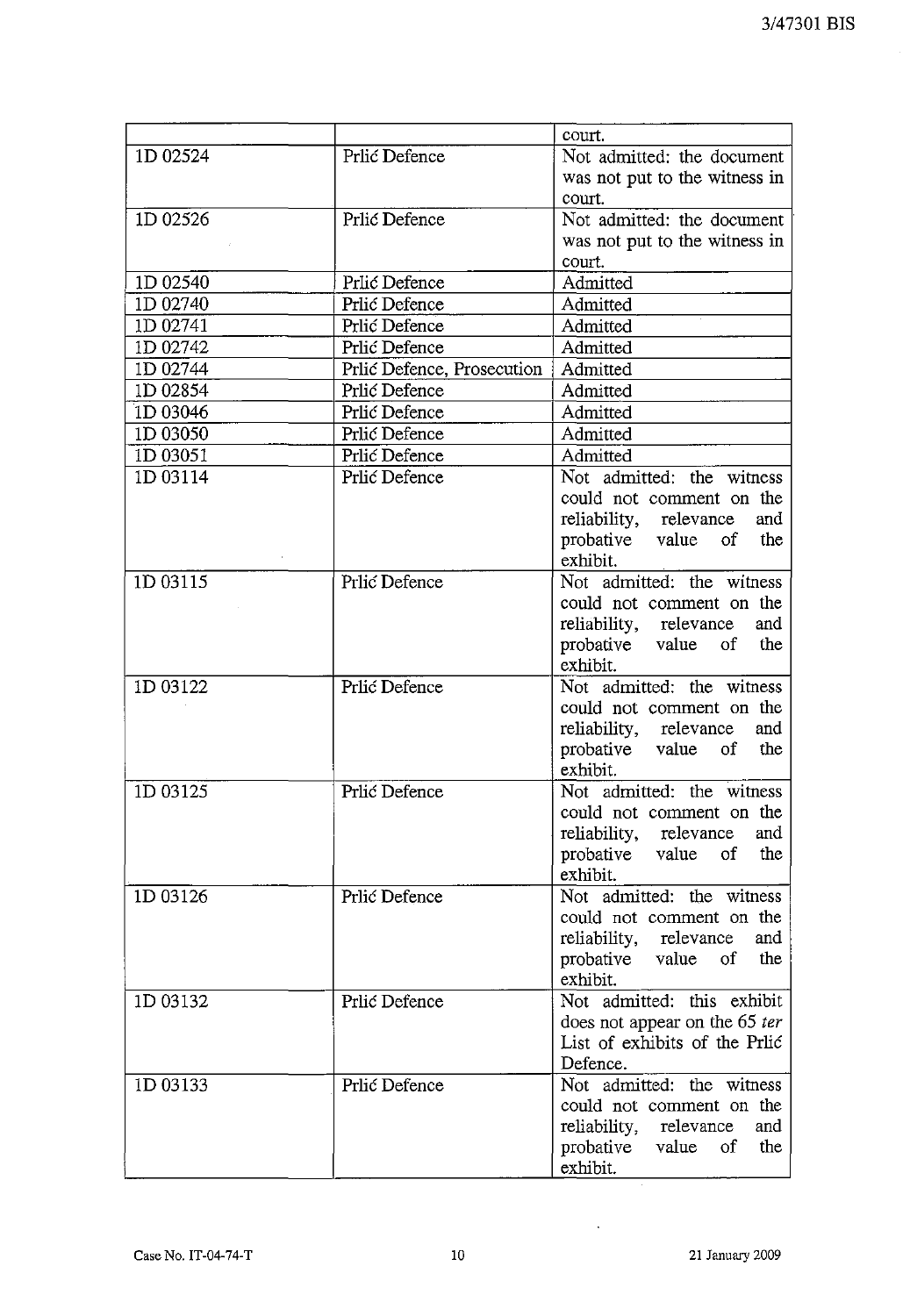| 1D 03134                          | Prlić Defence   | Not admitted: the witness<br>only read passages from the<br>document<br>without<br>commenting<br>the<br>on<br>document. |
|-----------------------------------|-----------------|-------------------------------------------------------------------------------------------------------------------------|
| 2D 00891                          | Stojić Defence  | Admitted                                                                                                                |
| 2D 00980                          | Stojić Defence  | Admitted                                                                                                                |
| 2D 01475                          | Stojić Defence  | Admitted                                                                                                                |
| 2D 01476                          | Stojić Defence  | Admitted                                                                                                                |
| 3D 03096 (pages 1478,             | Praljak Defence | Admitted                                                                                                                |
| 1479, 1480, 1483, 1486,           |                 |                                                                                                                         |
| 1488, 1489, 1491, 1492,           |                 |                                                                                                                         |
| 1493, 1494, 1497, 1498,           |                 |                                                                                                                         |
| 1499, 1500, 1501, 1503,           |                 |                                                                                                                         |
| 1504, 1505, 1506, 1507,           |                 |                                                                                                                         |
| 1508, 1509, 1510, 1511)           |                 |                                                                                                                         |
| IC 00877                          | Prosecution     | Admitted                                                                                                                |
| P 00412                           | Prlić Defence   | Already admitted (Decision                                                                                              |
|                                   |                 | of 15 January 2008.)                                                                                                    |
| P 00447                           | Prlić Defence   | Already admitted (Decision                                                                                              |
|                                   |                 | of 15 January 2008.)                                                                                                    |
| $P 00498$ (page 26) <sup>15</sup> | Prosecution     | Admitted                                                                                                                |
| P 00735                           | Prlić Defence   | Already admitted (Decision                                                                                              |
|                                   |                 | of 15 January 2008.)                                                                                                    |
| P 00824                           | Prosecution     | Admitted                                                                                                                |
| P 01062                           | Prlić Defence   | Not admitted: the document                                                                                              |
|                                   |                 | was not presented to the                                                                                                |
|                                   |                 | witness in court.                                                                                                       |
| P 01063                           | Prlić Defence   | Admitted                                                                                                                |
| P 01579                           | Prlić Defence   | Already admitted (Decision                                                                                              |
|                                   |                 | of 9 October 2008.)                                                                                                     |
| P 06581 (page 7)                  | Prosecution     | Admitted                                                                                                                |
| P 08138                           | Prosecution     | Admitted                                                                                                                |
| P 08623                           | Prosecution     | Admitted                                                                                                                |
| P 08818 (pages 1, 2, 11,          | Prosecution     | Admitted                                                                                                                |
| 12)                               |                 |                                                                                                                         |
| P 08848 (pages 1 to 4, 8)         | Prosecution     | Admitted                                                                                                                |
| P 10290                           | Prlić Defence   | Already admitted (Decision                                                                                              |
|                                   |                 | of 15 January 2008.)                                                                                                    |
| P 10532                           | Prosecution     | Not admitted: the witness                                                                                               |
|                                   |                 | could not comment on the                                                                                                |
|                                   |                 | relevance<br>reliability,<br>and                                                                                        |
|                                   |                 | the<br>probative value of                                                                                               |
|                                   |                 | exhibit.                                                                                                                |
| P 10657                           | Prosecution     | (The<br>Admitted<br>entire                                                                                              |
| (ET-0116-6666)                    |                 | has<br>document<br>been<br>not                                                                                          |
|                                   |                 | translated. Only the parts of                                                                                           |

<sup>&</sup>lt;sup>15</sup> The page numbers in the Annex correspond to page numbers in the English version of the document **in question in the** e-court **system.**

 $\bar{z}$